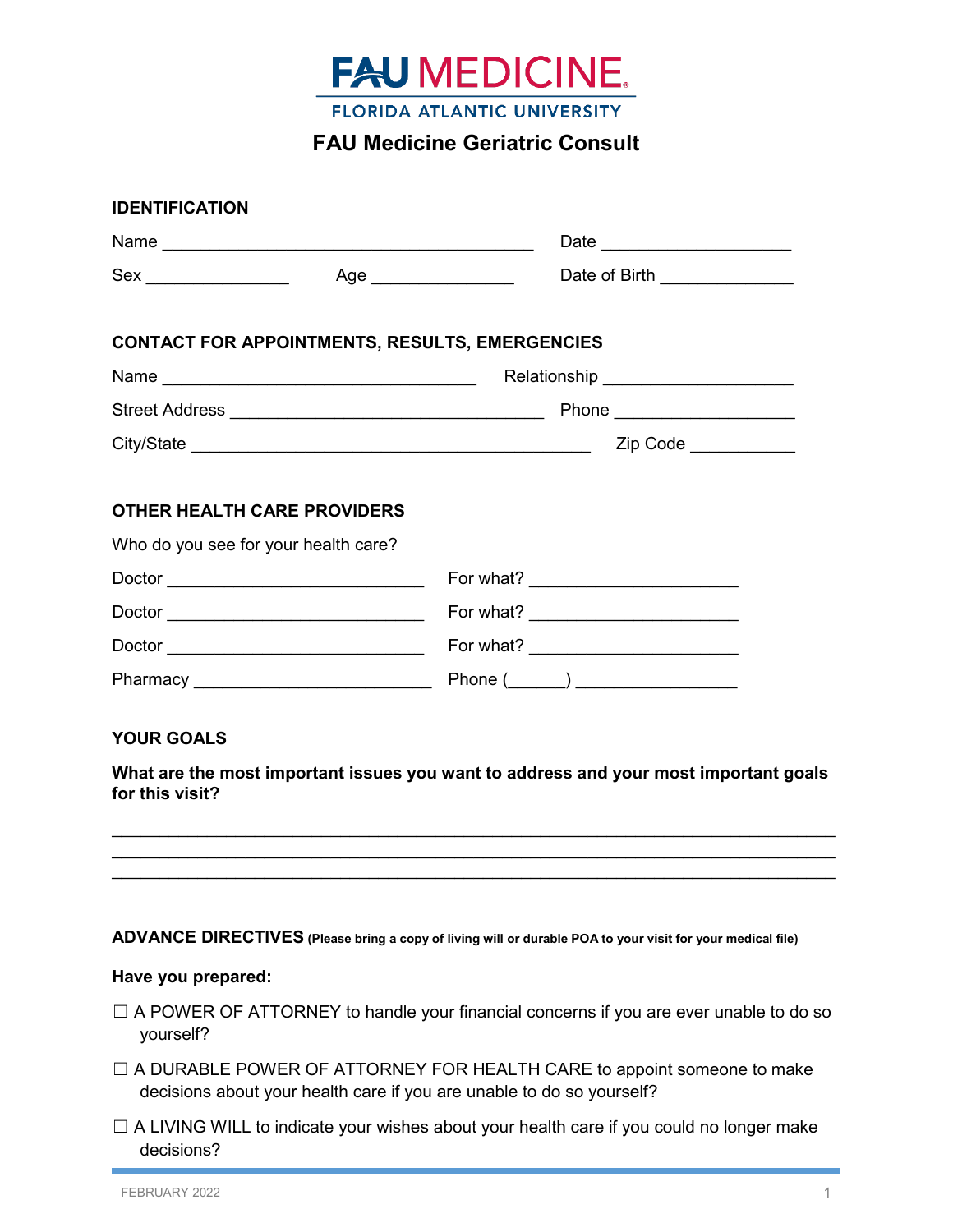#### **GENERAL HEALTH CONDITION**

|                                                                           | 1. In general, would you say your health is:                                                                                             |                                                                                           |                 |  |                                                    |  |
|---------------------------------------------------------------------------|------------------------------------------------------------------------------------------------------------------------------------------|-------------------------------------------------------------------------------------------|-----------------|--|----------------------------------------------------|--|
|                                                                           |                                                                                                                                          | □ Excellent □ Very Good □ Good □ Fair                                                     |                 |  | $\Box$ Poor                                        |  |
|                                                                           | 2. How many times have you been seen in the emergency room in the last year?                                                             |                                                                                           |                 |  |                                                    |  |
|                                                                           | $\Box$ None                                                                                                                              | $\Box$ Once                                                                               | $\square$ Twice |  | $\Box$ 3 times $\Box$ 4 or more times              |  |
|                                                                           |                                                                                                                                          | 3. How many times have you stayed overnight in a hospital in the last year?               |                 |  |                                                    |  |
|                                                                           | $\Box$ None                                                                                                                              | $\Box$ Once                                                                               |                 |  | $\Box$ Twice $\Box$ 3 times $\Box$ 4 or more times |  |
|                                                                           |                                                                                                                                          | 4. Have you been admitted to a nursing home or assisted living facility in the last year? |                 |  |                                                    |  |
|                                                                           | $\Box$ Yes                                                                                                                               | $\Box$ No                                                                                 |                 |  |                                                    |  |
|                                                                           | 5. Are you currently using durable medical equipment (for example, wheelchair, hospital<br>bed, oxygen, devices to assist with walking)? |                                                                                           |                 |  |                                                    |  |
|                                                                           |                                                                                                                                          |                                                                                           |                 |  |                                                    |  |
|                                                                           |                                                                                                                                          |                                                                                           |                 |  |                                                    |  |
| <b>MEDICAL PROBLEMS</b>                                                   |                                                                                                                                          |                                                                                           |                 |  |                                                    |  |
| Please list all current medical problems and diagnoses of concern to you: |                                                                                                                                          |                                                                                           |                 |  |                                                    |  |
|                                                                           |                                                                                                                                          |                                                                                           |                 |  |                                                    |  |
|                                                                           |                                                                                                                                          |                                                                                           |                 |  |                                                    |  |

# **MEDICAL HISTORY**

# **Please list below all past non-surgical illnesses you have had requiring hospitalization in the last 10 years:**

\_\_\_\_\_\_\_\_\_\_\_\_\_\_\_\_\_\_\_\_\_\_\_\_\_\_\_\_\_\_\_\_\_\_\_ \_\_\_\_\_\_\_\_\_\_\_\_\_\_\_\_\_\_\_\_\_\_\_\_\_\_\_\_\_\_

\_\_\_\_\_\_\_\_\_\_\_\_\_\_\_\_\_\_\_\_\_\_\_\_\_\_\_\_\_\_\_\_\_\_\_ \_\_\_\_\_\_\_\_\_\_\_\_\_\_\_\_\_\_\_\_\_\_\_\_\_\_\_\_\_\_

\_\_\_\_\_\_\_\_\_\_\_\_\_\_\_\_\_\_\_\_\_\_\_\_\_\_\_\_\_\_\_\_\_\_\_ \_\_\_\_\_\_\_\_\_\_\_\_\_\_\_\_\_\_\_\_\_\_\_\_\_\_\_\_\_\_

\_\_\_\_\_\_\_\_\_\_\_\_\_\_\_\_\_\_\_\_\_\_\_\_\_\_\_\_\_\_\_\_\_\_\_ \_\_\_\_\_\_\_\_\_\_\_\_\_\_\_\_\_\_\_\_\_\_\_\_\_\_\_\_\_\_

| Year | <b>Hospital Name and Location</b> | Reason |
|------|-----------------------------------|--------|
|      |                                   |        |
|      |                                   |        |
|      |                                   |        |
|      |                                   |        |

**Allergies**: \_\_\_\_\_\_\_\_\_\_\_\_\_\_\_\_\_\_\_\_\_\_\_\_ **Intolerances**: \_\_\_\_\_\_\_\_\_\_\_\_\_\_\_\_\_\_\_\_\_\_

\_\_\_\_\_\_\_\_\_\_\_\_\_\_\_\_\_\_\_\_\_\_\_\_\_ \_\_\_\_\_\_\_\_\_\_\_\_\_\_\_\_\_\_\_\_\_\_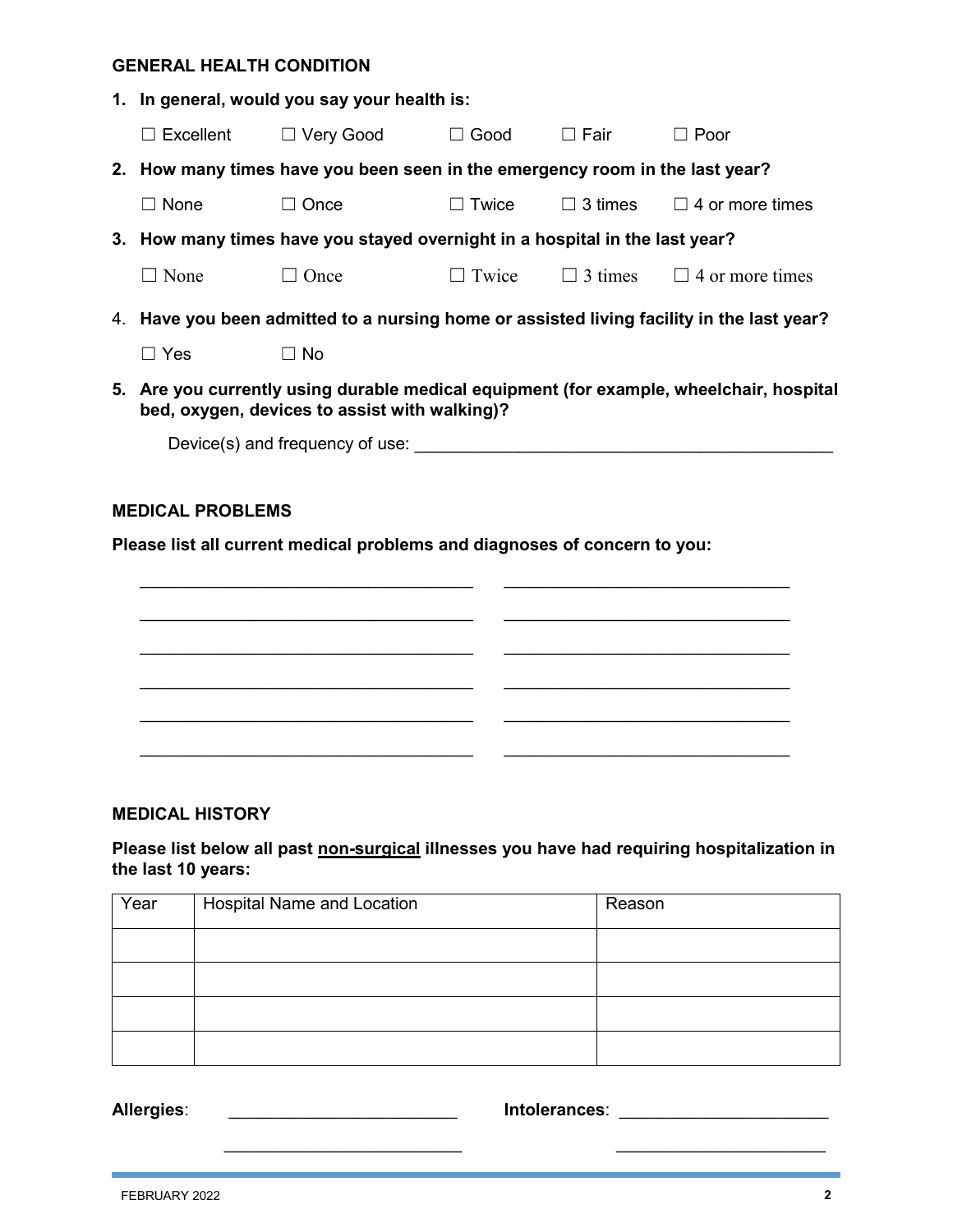# **List all surgeries you have had, minor and major (including cataracts, appendix, etc.)**

| Year | Hospital Name and Location | Type of Surgery |
|------|----------------------------|-----------------|
|      |                            |                 |
|      |                            |                 |
|      |                            |                 |
|      |                            |                 |
|      |                            |                 |

**MEDICATIONS -** please list **all** medications you are taking.

# **Routine prescription medications**

| and the second the second state of the second state of the second state of the second state of the second state of the second state of the second state of the second state of the second state of the second state of the sec<br>Dose | Name of Medication |
|----------------------------------------------------------------------------------------------------------------------------------------------------------------------------------------------------------------------------------------|--------------------|
|                                                                                                                                                                                                                                        |                    |
|                                                                                                                                                                                                                                        |                    |
|                                                                                                                                                                                                                                        |                    |
|                                                                                                                                                                                                                                        |                    |
|                                                                                                                                                                                                                                        |                    |
|                                                                                                                                                                                                                                        |                    |

# **As needed (PRN) prescription medications**

| Dose | Name of Medication |
|------|--------------------|
|      |                    |
|      |                    |
|      |                    |
|      |                    |

# **Over-the Counter medications including herbals and supplements**

| ----- - - ------<br>--------<br>------<br>- <b>-</b> - - - - - |                    |  |
|----------------------------------------------------------------|--------------------|--|
| Dose                                                           | Name of Medication |  |
|                                                                |                    |  |
|                                                                |                    |  |
|                                                                |                    |  |
|                                                                |                    |  |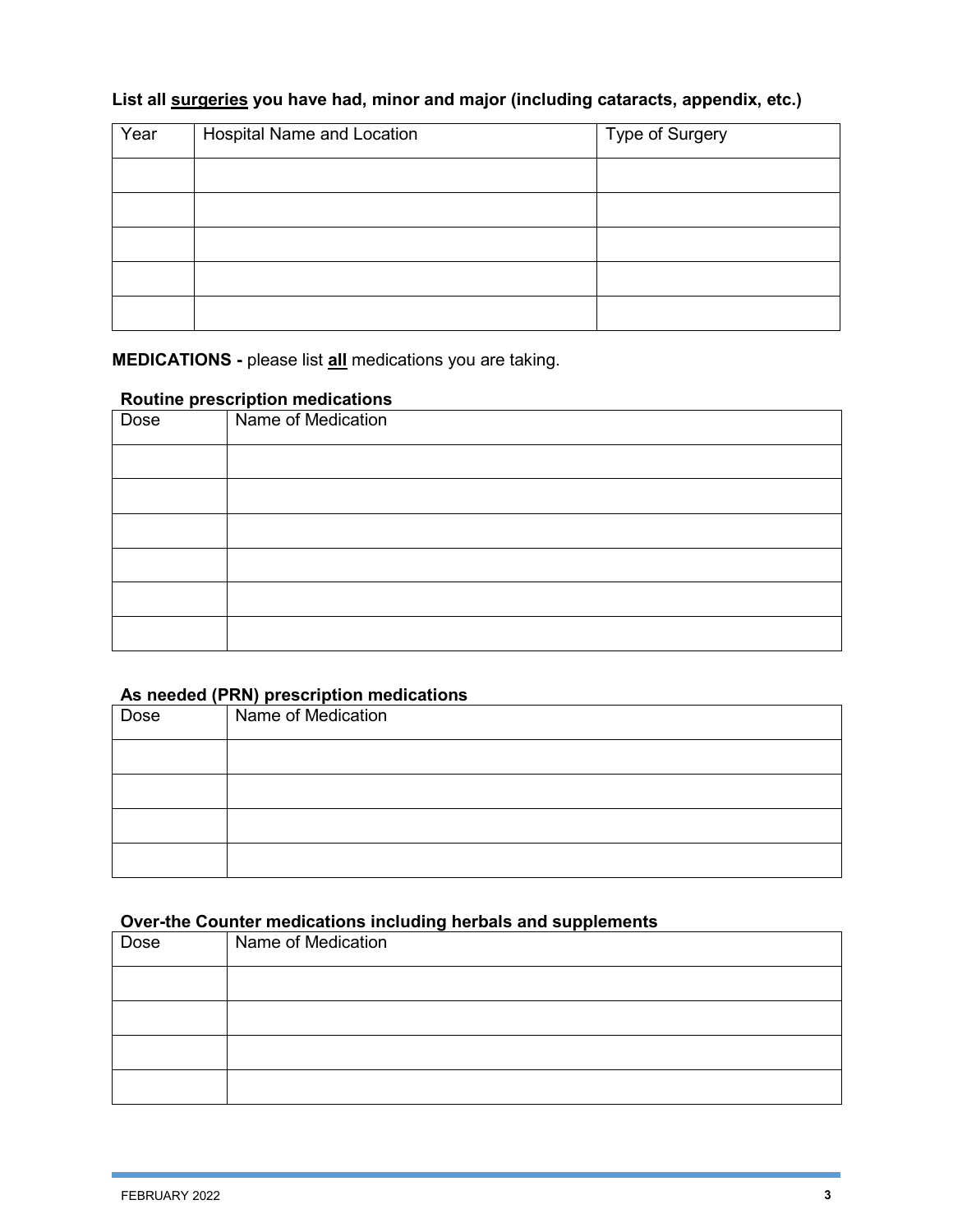# **PREVENTIVE HEALTH**

# **Check any of the following you have had in the past 10 years and give the approximate date:**

| $\Box$ Flu vaccine           | □ Eye exam          |
|------------------------------|---------------------|
| $\Box$ Tetanus shot          | $\Box$ Mammogram    |
| $\Box$ Shingles vaccine      | $\Box$ Colonoscopy  |
| $\Box$ Pneumovax (pneumonia) | $\Box$ Dental exam  |
| $\Box$ Bone density test     | $\Box$ Hearing test |

## **EXERCISE** (Please check appropriate box)

|                                                                                                                                          | Yes | No |
|------------------------------------------------------------------------------------------------------------------------------------------|-----|----|
| Do you actively exercise 3 or more times a week for at least 20 minutes<br>each time?                                                    |     |    |
| Do you do muscle strengthening or stretching exercises 3 or more times<br>a week?                                                        |     |    |
| What type of exercise do you normally do?                                                                                                |     |    |
| <b>TOBACCO USE</b>                                                                                                                       | Yes | Nο |
| Have you ever smoked cigarettes?<br>$\Box$ past smoker, year quit                                                                        |     |    |
| $\Box$ pipe $\Box$ cigar<br>$\Box$ current smoker:<br>$\Box$ cigarettes<br>number of years smoked ______<br>amount smoked per day ______ |     |    |
| <b>ALCOHOL USE</b>                                                                                                                       | Yes | No |
| Do you currently drink alcohol?                                                                                                          |     |    |
| If yes, please describe: __________                                                                                                      |     |    |
| Do you or someone else have concerns about the amount of alcohol<br>you consume?                                                         |     |    |
| <b>DRUG USE</b>                                                                                                                          | Yes | No |
| Do you take any opioid medication?                                                                                                       |     |    |
| Have you taken opioid medication in the past?                                                                                            |     |    |
| Have you had a problem being dependent on opioids?                                                                                       |     |    |
| Do you use marijuana?                                                                                                                    |     |    |
| Do you use any other "recreational" drugs?                                                                                               |     |    |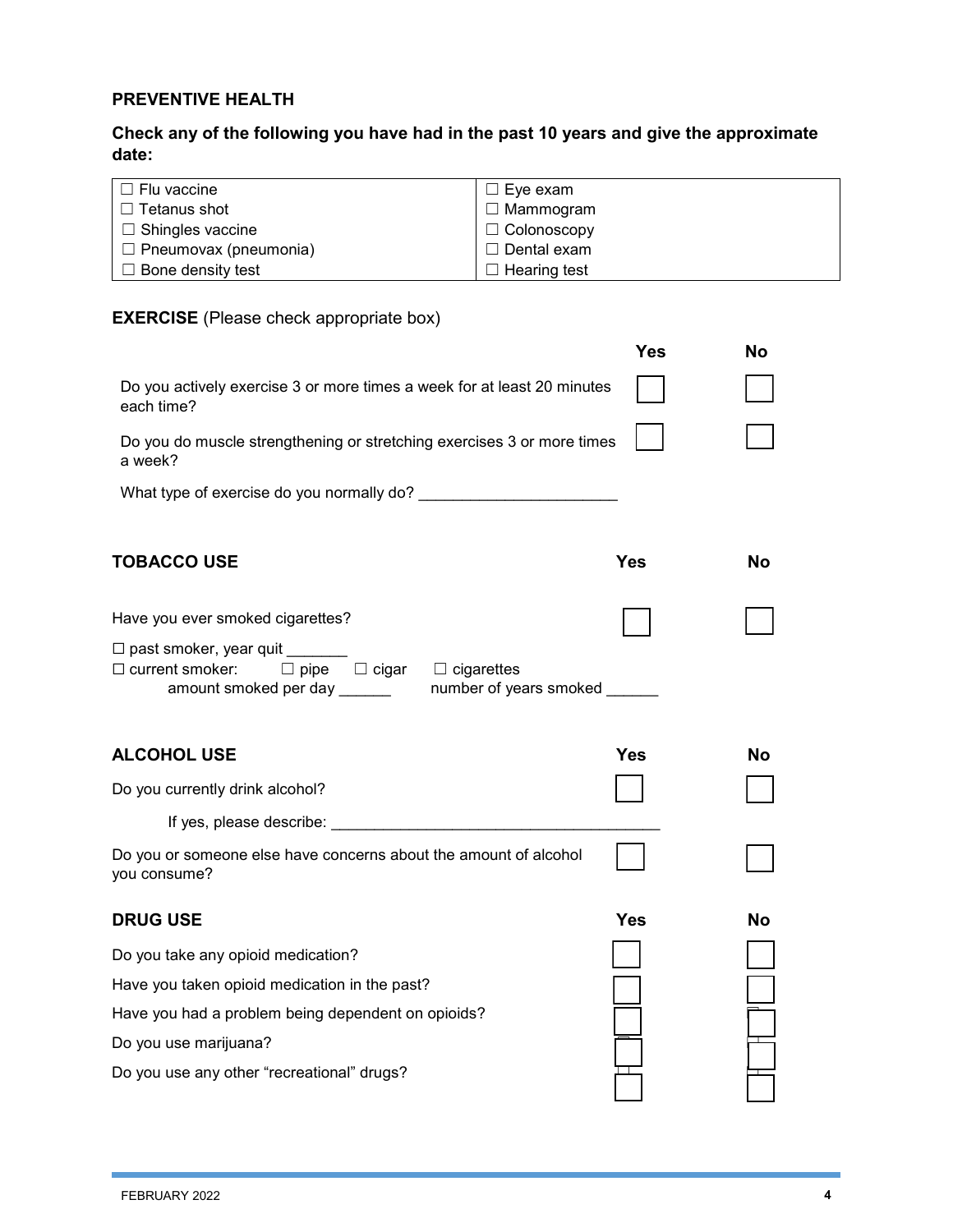# **FAMILY MEDICAL HISTORY**

Check if any blood relative had any of the following:

| $\Box$ Alzheimer's / Dementia/Memory loss | Who? |
|-------------------------------------------|------|
| $\Box$ Anemia                             | Who? |
| $\Box$ Cancer<br>I ype                    | Who? |
| $\Box$ Depression or other mental illness | Who? |
| $\Box$ Diabetes                           | Who? |
| $\Box$ Heart disease                      | Who? |
| $\Box$ Osteoporosis                       | Who? |
| $\Box$ Stroke                             | Who? |
| $\Box$ Thyroid trouble                    | Who? |
|                                           |      |

### **FUNCTIONAL ABILITY**

Do you need or receive help from another person for any of the following activities?

|                      | <b>Regularly</b> | <b>Occasionally</b> | <b>No</b> |
|----------------------|------------------|---------------------|-----------|
| Shopping and errands |                  |                     |           |
| Light housekeeping   |                  |                     |           |
| Doing laundry        |                  |                     |           |
| Preparing meals      |                  | l.                  |           |
| Using transportation |                  |                     |           |
| Taking medications   |                  |                     |           |
| Managing your money  |                  |                     |           |

## **Do you need or receive help from another person for any of the following activities?**

|                                                                                | <b>Regularly</b> | <b>Occasionally</b> | No |  |
|--------------------------------------------------------------------------------|------------------|---------------------|----|--|
| <b>Bathing</b>                                                                 |                  |                     |    |  |
| Dressing                                                                       |                  |                     |    |  |
| Getting out of bed                                                             |                  |                     |    |  |
| Getting out of chair                                                           |                  |                     |    |  |
| Walking around inside the house                                                |                  |                     |    |  |
| Eating                                                                         |                  |                     |    |  |
| Using the toilet                                                               |                  |                     |    |  |
| Do you still drive?                                                            | $\Box$ Yes       | $\Box$ No           |    |  |
| If yes, have you been involved in any traffic accidents in the past 12 months? |                  |                     |    |  |
|                                                                                | Yes              | $\Box$ No           |    |  |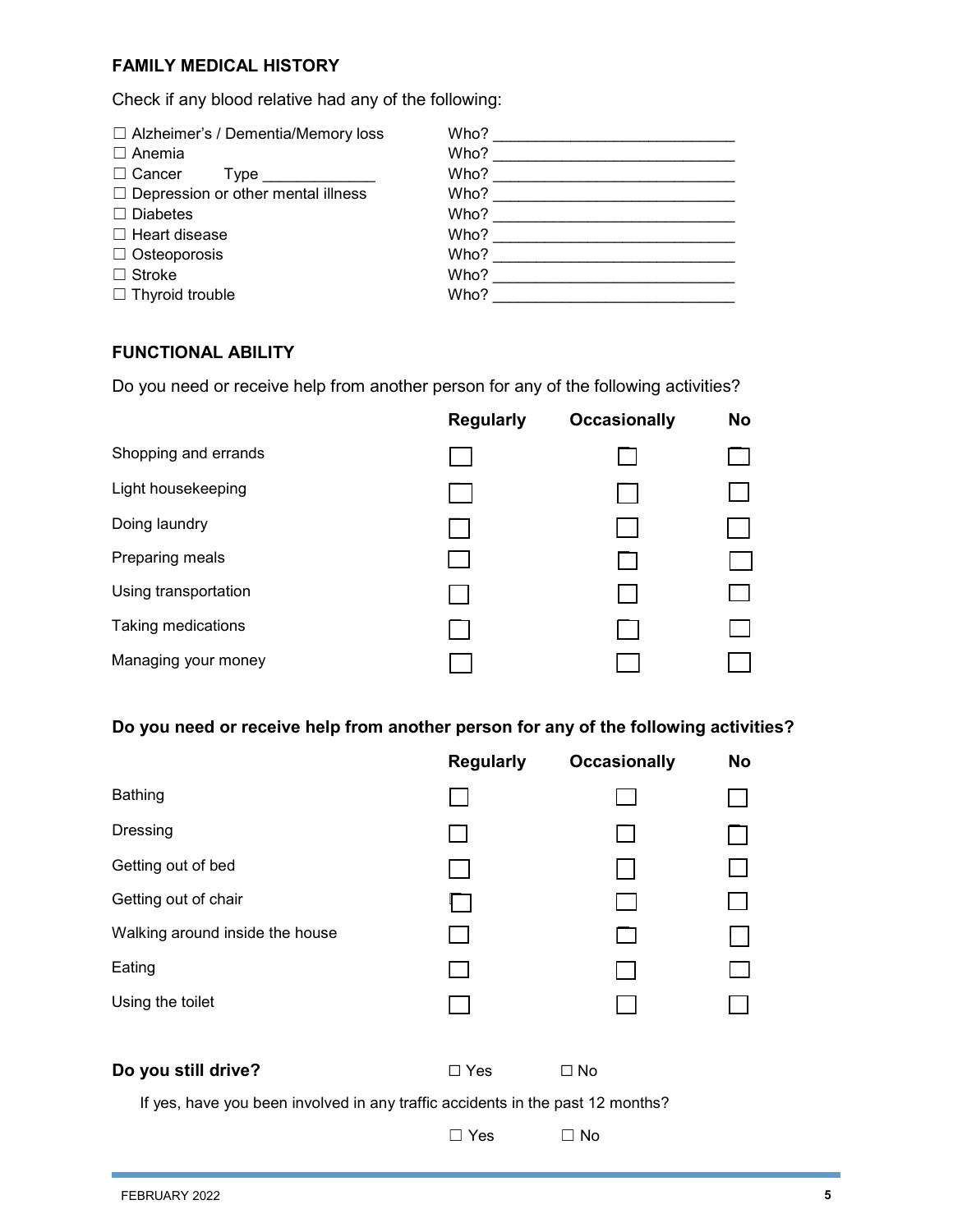# **SOCIAL HISTORY**

| 1. |                                                                                                                            |                                        |              |           |  |  |
|----|----------------------------------------------------------------------------------------------------------------------------|----------------------------------------|--------------|-----------|--|--|
| 2. | What was your first language?                                                                                              | $\Box$ English                         | $\Box$ Other |           |  |  |
| 3. | How far did you go to school?                                                                                              |                                        |              |           |  |  |
|    | $\Box$ Grade school or less<br>$\Box$ High School<br>□ Professional School<br>$\Box$ College graduate<br>□ Advanced degree |                                        |              |           |  |  |
| 4. | Are you retired?                                                                                                           | $\Box$ Yes                             | $\square$ No |           |  |  |
| 5. | What kind of work do (or did) you do for most of your working career                                                       |                                        |              |           |  |  |
| 6. | <b>Are you:</b> $\Box$ Married $\Box$ Widowed $\Box$ Divorced $\Box$ Separated $\Box$ Never Married                        |                                        |              |           |  |  |
| 7. |                                                                                                                            |                                        |              |           |  |  |
|    |                                                                                                                            |                                        |              |           |  |  |
|    | 8. Do you currently live (check all that apply)                                                                            |                                        |              |           |  |  |
|    | $\Box$ Your own home or condo<br>$\Box$ An assisted living facility<br>$\Box$ A senior housing or apartment complex        |                                        |              |           |  |  |
|    | 9. How do you spend your time now? List any special interest and hobbies ________                                          |                                        |              |           |  |  |
|    | 10. Does someone help you with any activities? If yes, list who and what they help you with                                |                                        |              |           |  |  |
|    | 11. Living Environment                                                                                                     |                                        |              |           |  |  |
|    | Do you ever feel unsafe where you live?                                                                                    |                                        | $\Box$ Yes   | $\Box$ No |  |  |
|    | Has anyone ever threatened or hurt you?                                                                                    |                                        | $\Box$ Yes   | $\Box$ No |  |  |
|    | Has anyone been taking your money without your permission?                                                                 |                                        | $\Box$ Yes   | $\Box$ No |  |  |
|    | <b>SPIRITUALITY</b>                                                                                                        |                                        |              |           |  |  |
| 1. | Is there anything you would like to share about your religion or culture in order to care for<br>you?                      |                                        |              |           |  |  |
| 2. | What is your faith group?                                                                                                  |                                        |              |           |  |  |
|    | Christian<br>$\Box$ Muslim<br>$\Box$ None                                                                                  | Jewish<br>$\Box$ Hindu<br>$\Box$ Other |              |           |  |  |

□ Other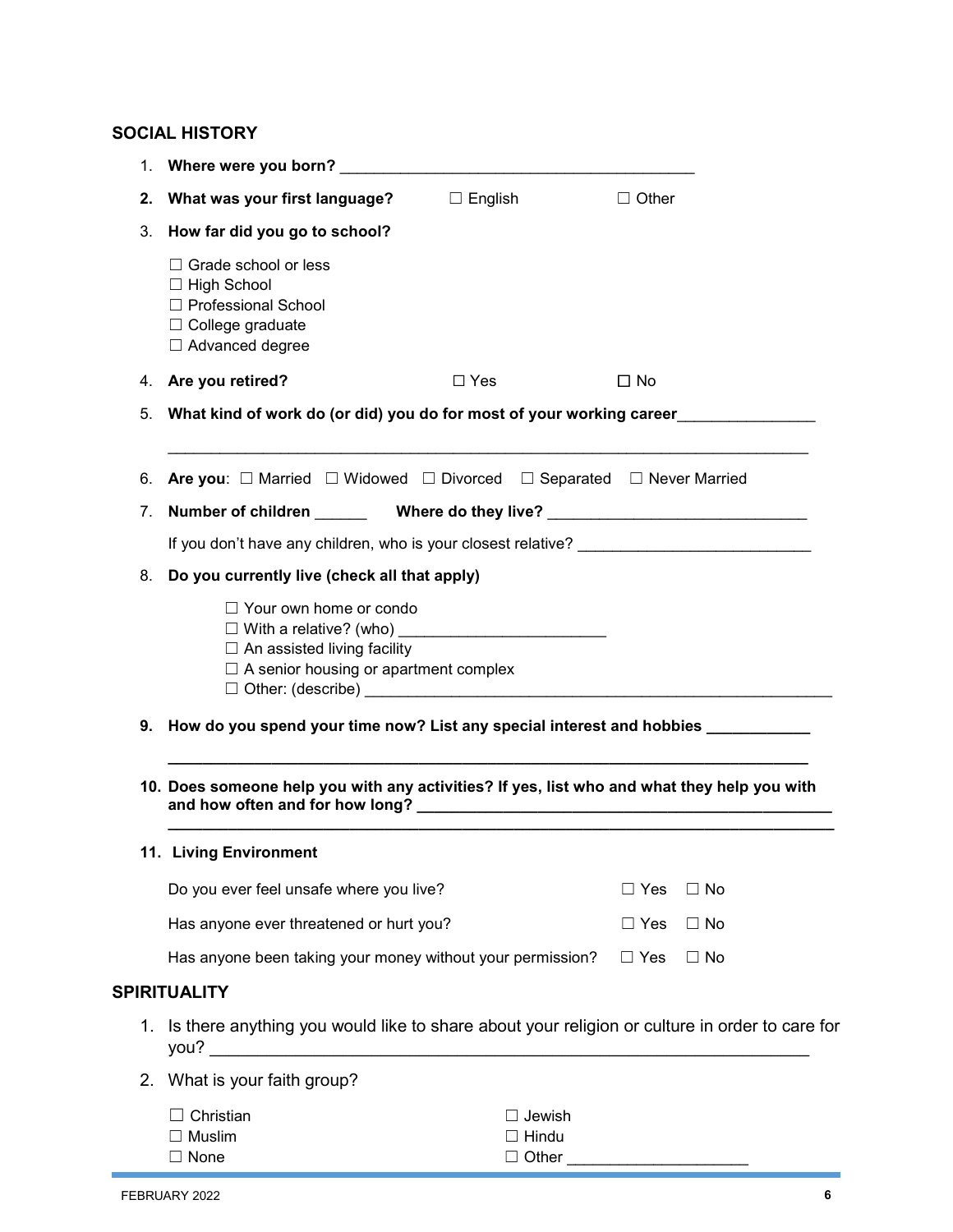#### **Are you presently having any of the following symptoms?**

#### **GENERAL**

- □ Poor appetite
- ☐ Recent weight loss

 $\Box$  Have you lost 10 or more pounds over the last months without intending to?

- $\Box$  Recent weight gain
- $\Box$  Difficulty sleeping

 $\Box$  Do you have difficulty falling asleep at night?

 $\Box$  Do you snore loudly?

☐ Do you have difficulty staying asleep?

 $\Box$  If yes, does something wake you up at night while

sleeping (pain, nocturia, cough, noise, etc.)  $\Box$  Do you often feel sleepy during the day?

#### **SKIN**

- ☐ Worrisome mole
- ☐ Rash
- ☐ Sores or Ulcers
- ☐ Other (describe)

#### **RESPIRATORY**

- □ Frequent cough
- $\Box$  Shortness of breath
- ☐ Wheezing
- ☐ Other (describe)

### **GASTROINTESTINAL**

- $\Box$  Trouble swallowing
- □ Stomach pain
- □ Indigestion or heartburn
- ☐ Nausea or vomiting
- $\Box$  Change in bowel habits
- ☐ Diarrhea
- ☐ Constipation
- □ Blood in bowel movements
- ☐ Hemorrhoids
- $\Box$  Do you lose stool when you do not want to?

#### **URINARY**

- ☐ Frequent urination
- $\Box$  Waking at night to urinate
- $\Box$  Trouble starting urination or slow stream
- $\Box$  Burning or pain when urinating
- $\Box$  Blood in urine

### **INCONTNENCE**

- Do you have any trouble with your bladder? ☐ No ☐ Yes
- Do you lose urine when you do not want to? ☐ No ☐ Yes
- Do you ever wear pads or adult diapers? ☐ No ☐ Yes

### **HEAD, EARS, EYES, NOSE & THROAT**

- ☐ Dizziness or vertigo
- ☐ Headaches
- ☐ Sinus trouble
- $\Box$  Hearing loss
- $\Box$  Poor eyesight (with correction if used)
- ☐ Glaucoma

### **CARDIOVASCULAR**

- ☐ Chest pain with walking or exercise
- ☐ Shortness of breath with walking or at rest
- ☐ Palpitations
- $\Box$  Pain in calves when walking
- $\Box$  Swelling of feet or ankles

#### **BONES, JOINTS, MUSCLES**

- $\Box$  Joint pains (describe)
- $\Box$  Lack of strength or weakness
- □ Back pain
- ☐ Neck pain

## **NEUROLOGICAL**

- $\Box$  Loss of balance
- ☐ Dizziness
- ☐ Syncope
- ☐ Seizures
- ☐ Tremor
- $\Box$  Numbness or tingling of hands or feet
- ☐ Nervousness or anxiety
- ☐ Blurry or doubled vision
- ☐ Slurred speech
- □ Other symptoms of TIA

#### **FEET**

- ☐ Pain
- □ Ingrown toenails

#### **GYNECOLOGY** (Females)

- ☐ Breast lumps or discharge
- ☐ Vaginal itching, discharge or discomfort
- ☐ Vaginal bleeding

#### **PAIN**

Are you experiencing pain or discomfort? ☐ No ☐ Yes

\_\_\_\_\_\_\_\_\_\_\_\_\_\_\_\_\_\_\_\_\_\_\_\_\_\_\_\_\_\_\_ \_\_\_\_\_\_\_\_\_\_\_\_\_\_\_\_\_\_\_\_\_\_\_\_\_\_\_\_\_\_\_ \_\_\_\_\_\_\_\_\_\_\_\_\_\_\_\_\_\_\_\_\_\_\_\_\_\_\_\_\_\_\_ \_\_\_\_\_\_\_\_\_\_\_\_\_\_\_\_\_\_\_\_\_\_\_\_\_\_\_\_\_\_\_ \_\_\_\_\_\_\_\_\_\_\_\_\_\_\_\_\_\_\_\_\_\_\_\_\_\_\_\_\_\_\_

Describe: \_\_\_\_\_\_\_\_\_\_\_\_\_\_\_\_\_\_\_\_\_\_\_